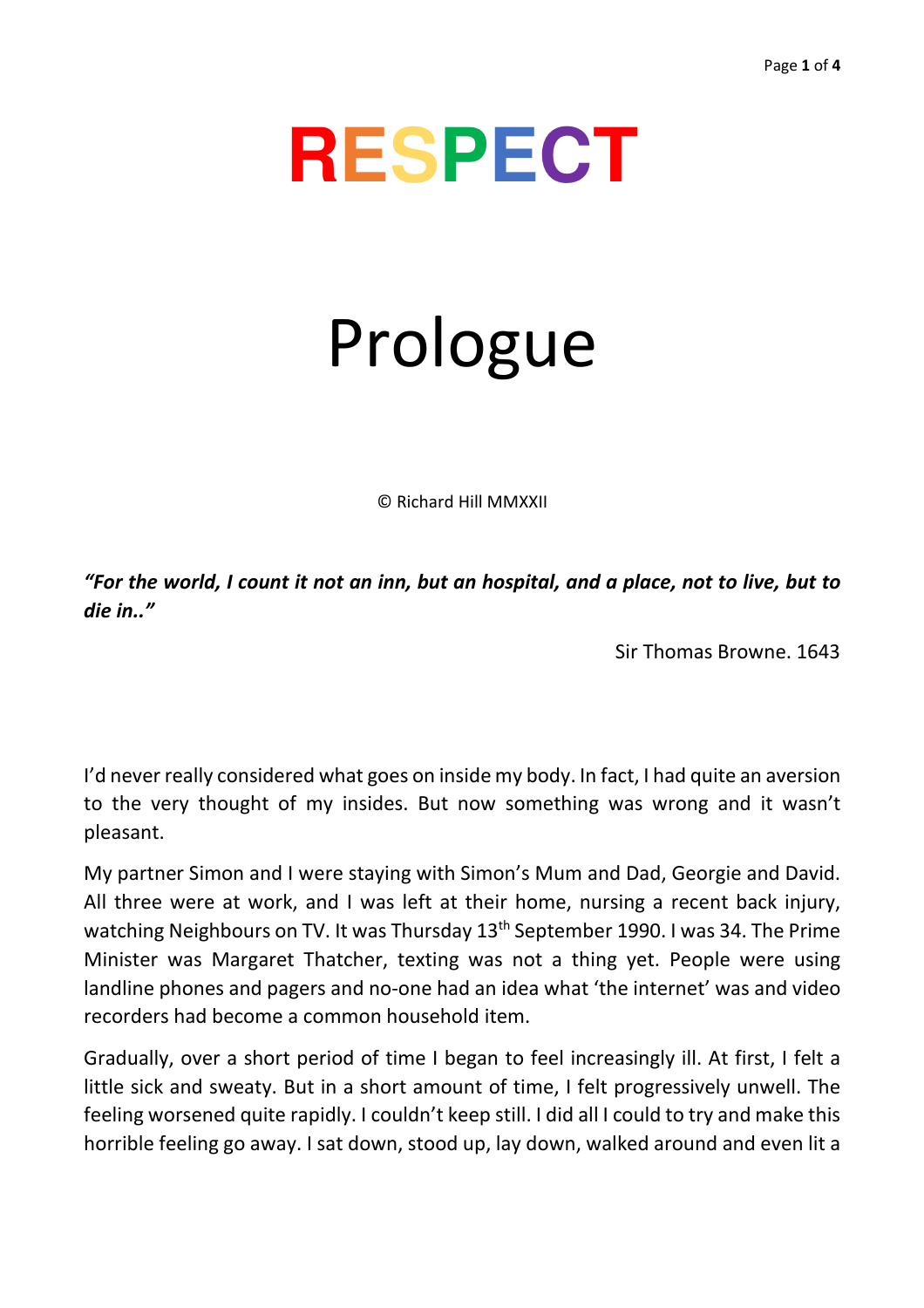cigarette. Nothing helped. I suddenly got overwhelming pain across my chest, down my left arm and up my neck.

A short time later, Georgie, who only worked mornings, came home. She could see that I was unwell as she noticed I was pallid and pale. "Whatever's the matter Richard?" she asked. "I feel awful." I replied and told her what had happened so far. Georgie thought for a while. "I think you should go to hospital." she said. "Come on, I'll take you there."

We arrived at the hospital in what seemed to me like an eternity. We reported to the reception desk and Georgie explained to the receptionist my problem. I was still in agony and feeling increasingly unwell as we took our seats. After what seemed like forever, probably just a short while, my name was called by a nurse: "Richard Hill?" she called, "Come this way". We were taken into the Resuscitation Area and I was ushered into the first cubicle. The nurse asked me to take off my shirt and put on a hospital gown which, and I've never worked out why, fastened up at the back. I lay down and was immediately given an oxygen mask. I still had no idea what was happening to me so I asked the nurse. "You may be having a heart attack" she told me. 'A heart attack?' I thought, 'I don't believe it. How could I be at my age? They only happen to older people.' "Can you give me something for the pain?" I asked, "It hurts like hell. Please give me something" I pleaded. The pain was getting worse. I felt as though someone was standing on my chest, occasionally stomping on it. What if it got even worse? Would it get worse – could it? What if I died? By now the idea of dying was becoming increasingly appealing. Maybe I was dying? Maybe this was it  $-$  the beginning of the end.

And what of death? Hitherto I'd considered it as a full stop, with nothing beyond. Like having an anaesthetic but without waking up again. But now I was seriously considering the idea of an afterlife – a heaven and hell perhaps. Maybe, if there was an afterlife, there may be a God? I considered saying a prayer. Actually, when I was on my own, I did pray. I prayed hard, very hard and out loud (in a whisper). I don't think I was afraid of death – was I?

A short time later, another nurse came in. "My name's Karen," she introduced herself, "I'm just going to put a needle in your arm so we can take blood samples and give you something for the pain."

At this point Georgie said, "I'll go home and wait for Simon. He might be home soon." She gave me a kiss, "I'll see you later.", and left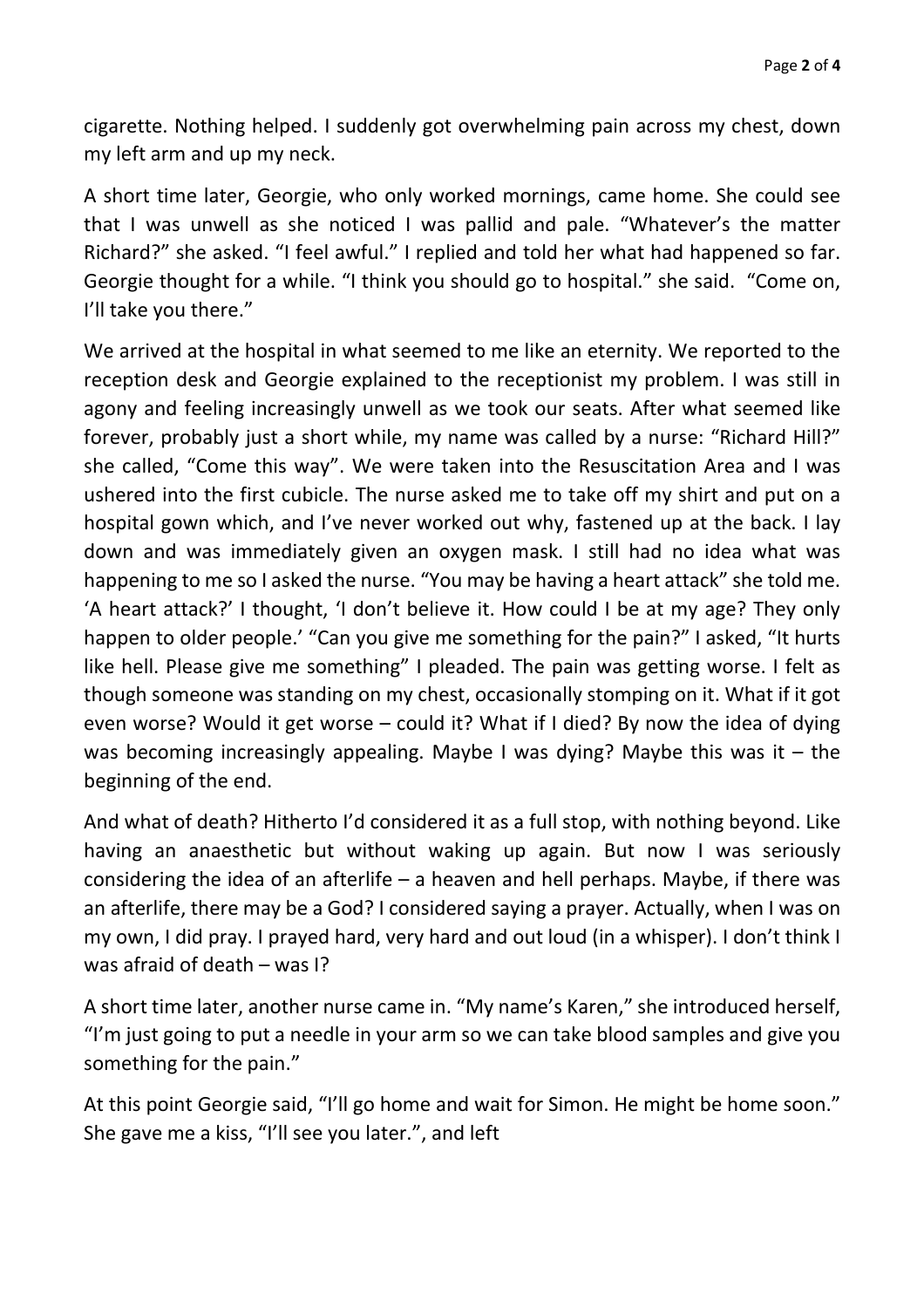Page **3** of **4**

Karen drew up a syringe with liquid out of a phial. "This is diamorphine. It will really help with the pain" she said. "I hope so" I replied "I'm in agony." She said "It may make you feel a little woozy and lightheaded." As the diamorphine went in, it made my arm warm. I began to feel quite strange. A pleasant sensation came over me and spread up my arm and over my body and into my brain, I felt elated, ecstatic and euphoric all at the same time. I felt an intense pleasure, better than anything I'd ever experienced before. It became like a warm glow, all over, with a tingling sensation in my hands and brain. My vision was also affected. Everything looked wavy as if viewing the ward through water. But I felt a calmness and a floating sensation.

I began thinking of the process at the time of death, trying to anticipate what it would be like. Would I know, or realise, in advance, that death was imminent say in the next few minutes. Or would it happen, just like that? I thought as though I was floating through a stained-glass corridor beyond space and time to some unknown destination. Would it be anything like the Bible's definition of heaven; a place of peace, love, and community where everything operates according to God's will? Was it simply abstract imagining? What or who is God? Was 'God in his heaven?'

Yet I was in another place, looking down on myself. I felt so good. The pain was much abated and I felt a warm glow over my whole body. I'm told that diamorphine has a similar effect to that of heroin, making you feel lightheaded, elated, high and overjoyed.

Karen returned. "How are we doing?" she asked. "I'm scared," I told her, "Am I going to die?" She tidied up my bedclothes. "I shouldn't think so," she replied, "As long as you do as you're told."

I must have fallen asleep in my diamorphine induced haze because the next thing I remember is Georgie and Simon standing by my bed. "How do you feel now?" asked Georgie. "I feel better than I did." I replied. "Mum said they'd given you some funny juice." said Simon and added with a grin on his face. "Can I have some?"

I was still under the influence of the wonder drug, diamorphine. It had settled down a bit but I still felt 'high'. I still had the feeling of ecstasy. The pain had subsided some and was now a sharp but tolerable ache. I was still having hallucinations but now they were less vivid than before. Gone had been the feeling of impending death and I felt, as the Pink Floyd song went: 'comfortably numb'. For some unconnected reason I thought back to my childhood in that little Welsh village where I lived from when I was just a few days old until I was 11. They were happy days.